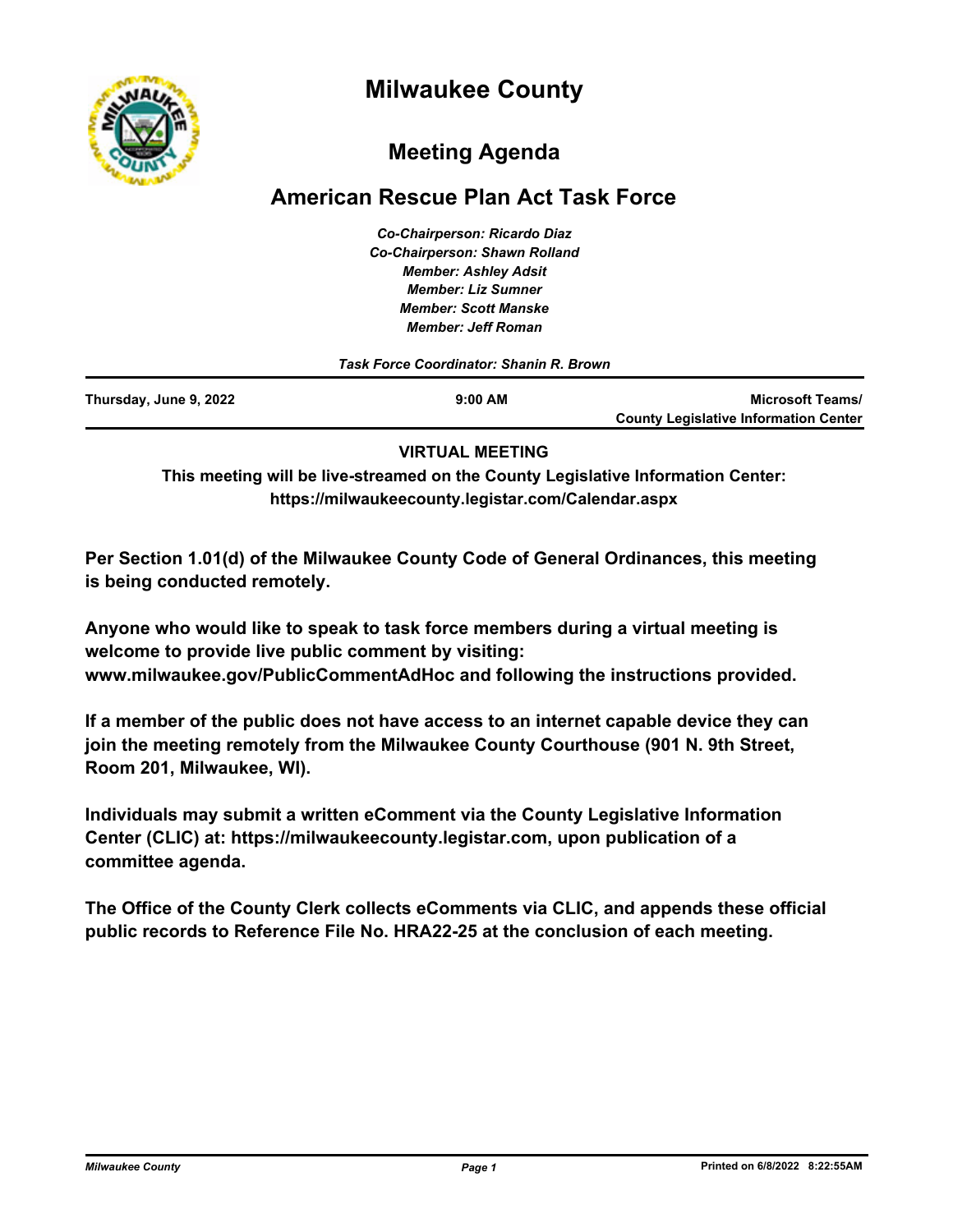#### Public Notice

*PLEASE TAKE NOTICE: Members of the Milwaukee County Board of Supervisors (County Board) who are not members of this task force may attend this meeting to participate or to gather information. Therefore, notice is hereby given that this meeting may constitute a meeting of the County Board and/or a meeting of one or more of the County Board's other committees, commissions, or task forces, although no action will be taken at this meeting by the County Board or any of its other committees, commissions, or task forces.*

## **Call To Order**

## **Roll Call**

**1** [HRA22-206](http://milwaukeecounty.legistar.com/gateway.aspx?m=l&id=/matter.aspx?key=12445) Approval of draft minutes from the May 12, 2022, meeting of the American Rescue Plan Act Task Force. **(ACTION ITEM)**

*Attachments:* [HRA22-206 DRAFT MINUTES \(05/12/22\)](http://MilwaukeeCounty.legistar.com/gateway.aspx?M=F&ID=3a37ef05-e894-4caa-9c72-308762a7c336.pdf)

**2** [HRA22-207](http://milwaukeecounty.legistar.com/gateway.aspx?m=l&id=/matter.aspx?key=12446) Update on American Rescue Plan Act project pipeline and allocations. **(INFORMATION ONLY)**

Attachments: [HRA22-207 REPORT](http://MilwaukeeCounty.legistar.com/gateway.aspx?M=F&ID=ba8bfece-bbee-49ed-8a6d-c4638773b796.pdf)

[HRA22-207 ARPA Task Force June Presentation](http://MilwaukeeCounty.legistar.com/gateway.aspx?M=F&ID=d06258a4-aa1f-4ba3-8eea-1eef7d32cf93.pdf)

[HRA22-207 Appendix A - Community Support Service Area Project Descriptions](http://MilwaukeeCounty.legistar.com/gateway.aspx?M=F&ID=ecff67b5-cd04-476f-8d2c-3e3bee9dad8f.pdf)

**3** [HRA22-208](http://milwaukeecounty.legistar.com/gateway.aspx?m=l&id=/matter.aspx?key=12447) From the Director, Department of Health and Human Services, requesting \$4,076,494 for the Children, Youth, and Family Services Secure and Community Continuum of Care Proposal.

#### **(ACTION ITEM)**

Attachments: [HRA22-208 FISCAL RECOVERY EMERGENCY PROPOSAL](http://MilwaukeeCounty.legistar.com/gateway.aspx?M=F&ID=29e63111-e3c5-41cd-a483-f8247504264f.pdf)

[HRA22-208 FINAL EXPANSION PROPOSAL](http://MilwaukeeCounty.legistar.com/gateway.aspx?M=F&ID=52149ecb-1b4c-42df-b8df-3103d9e9da5d.pdf)

[HRA22-208 FINAL EXPANSION BUDGET](http://MilwaukeeCounty.legistar.com/gateway.aspx?M=F&ID=06f4349c-5393-4590-9518-014bed9efc86.pdf)

**4** [HRA22-209](http://milwaukeecounty.legistar.com/gateway.aspx?m=l&id=/matter.aspx?key=12448) From the Community Area Subgroup - Other Social Determinants of Health, requesting \$2,950,000 for the Girls Programming and Programming for Special Populations in Child, Youth, and Family Services Project.

#### **(ACTION ITEM)**

Attachments: [HRA22-209 REPORT](http://MilwaukeeCounty.legistar.com/gateway.aspx?M=F&ID=39c3e3fb-3c0d-492b-916d-f322571f1b6a.pdf)

[HRA22-209 Attachment A - PROPOSAL](http://MilwaukeeCounty.legistar.com/gateway.aspx?M=F&ID=b10afa50-5551-4b2d-a2c3-1a3f1b7f8eff.pdf)

[HRA22-209 Attachment B - REVIEW CRITERIA](http://MilwaukeeCounty.legistar.com/gateway.aspx?M=F&ID=2f518815-2330-4501-97b9-3a73cf151f2c.pdf)

[HRA22-209 Attachment C - REVIEW SUMMARY](http://MilwaukeeCounty.legistar.com/gateway.aspx?M=F&ID=235823a7-9d5b-48c7-8477-9aa79518c698.pdf)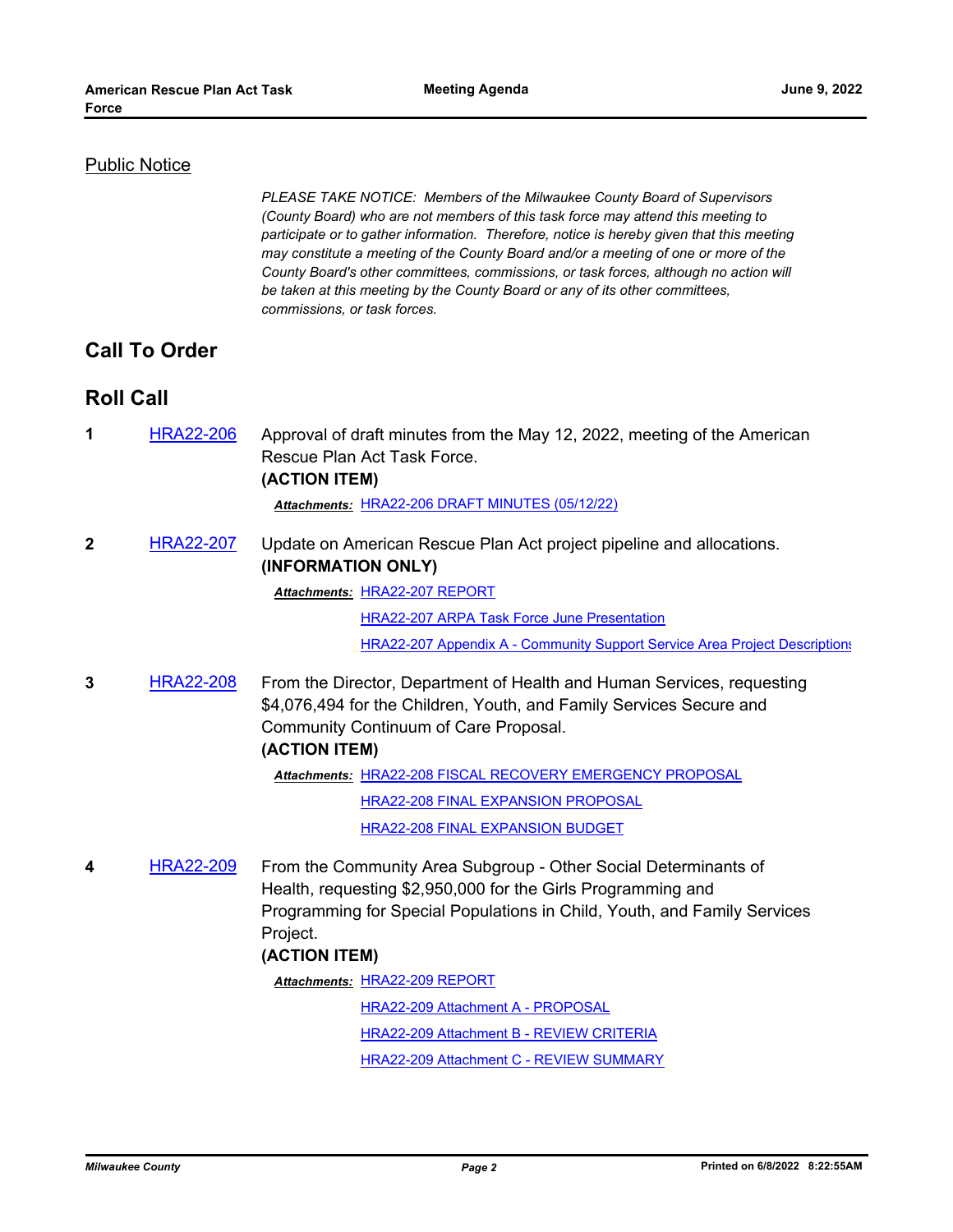| 5                     | <b>HRA22-210</b> | From the Community Support Area Subgroup - Other Social Determinants<br>of Health, requesting \$1,538,636 for the Early Childhood and Family<br>Support Program.<br>(ACTION ITEM)<br><b>Attachments: HRA22-210 REPORT</b>          |  |  |
|-----------------------|------------------|------------------------------------------------------------------------------------------------------------------------------------------------------------------------------------------------------------------------------------|--|--|
|                       |                  | HRA22-210 Attachment A - PROJECT PROPOSAL                                                                                                                                                                                          |  |  |
|                       |                  | <b>HRA22-210 Attachment B - REVIEW CRITERIA</b>                                                                                                                                                                                    |  |  |
|                       |                  | <b>HRA22-210 Attachment C - REVIEW SUMMARY</b>                                                                                                                                                                                     |  |  |
| 6                     | <b>HRA22-211</b> | From the Community Support Area Subgroup - Other Social Determinants<br>of Health, requesting \$128,500 for the Beach Ambassador Program.<br>(ACTION REPORT)                                                                       |  |  |
|                       |                  | Attachments: HRA22-211 REPORT                                                                                                                                                                                                      |  |  |
|                       |                  | <b>HRA22-211 Attachment A - PROPOSAL</b>                                                                                                                                                                                           |  |  |
|                       |                  | HRA22-211 Attachment B - REVIEW CRITERIA                                                                                                                                                                                           |  |  |
|                       |                  | HRA22-211 Attachment C - REVIEW SUMMARY                                                                                                                                                                                            |  |  |
| 7                     | <b>HRA22-213</b> | From the Fund Administration Group, requesting \$2,087,500 for<br>Community Engagement and Strategic Partnerships to Advance Health,<br>Equity, and Community Resilience.<br>(ACTION ITEM)<br><b>Attachments: HRA22-213 REPORT</b> |  |  |
|                       |                  | HRA22-213 POWERPOINT (received 06/07/22)                                                                                                                                                                                           |  |  |
| 8                     | <b>HRA22-214</b> | Status of the American Rescue Plan Act Project Online Dashboard.<br>(INFORMATION ONLY)                                                                                                                                             |  |  |
| <b>E-COMMENTS - 1</b> |                  |                                                                                                                                                                                                                                    |  |  |
| 9                     | <b>HRA22-25</b>  | eComments submitted to the American Rescue Plan Act Task Force via<br>the County Legislative Information Center (CLIC).<br>(INFORMATION ONLY)                                                                                      |  |  |
|                       |                  | *The Office of the County Clerk collects eComments submitted via CLIC,<br>and appends these official public records to HRA File No. 22-25 at the<br>conclusion of each meeting.                                                    |  |  |
| <b>Adjournment</b>    |                  |                                                                                                                                                                                                                                    |  |  |